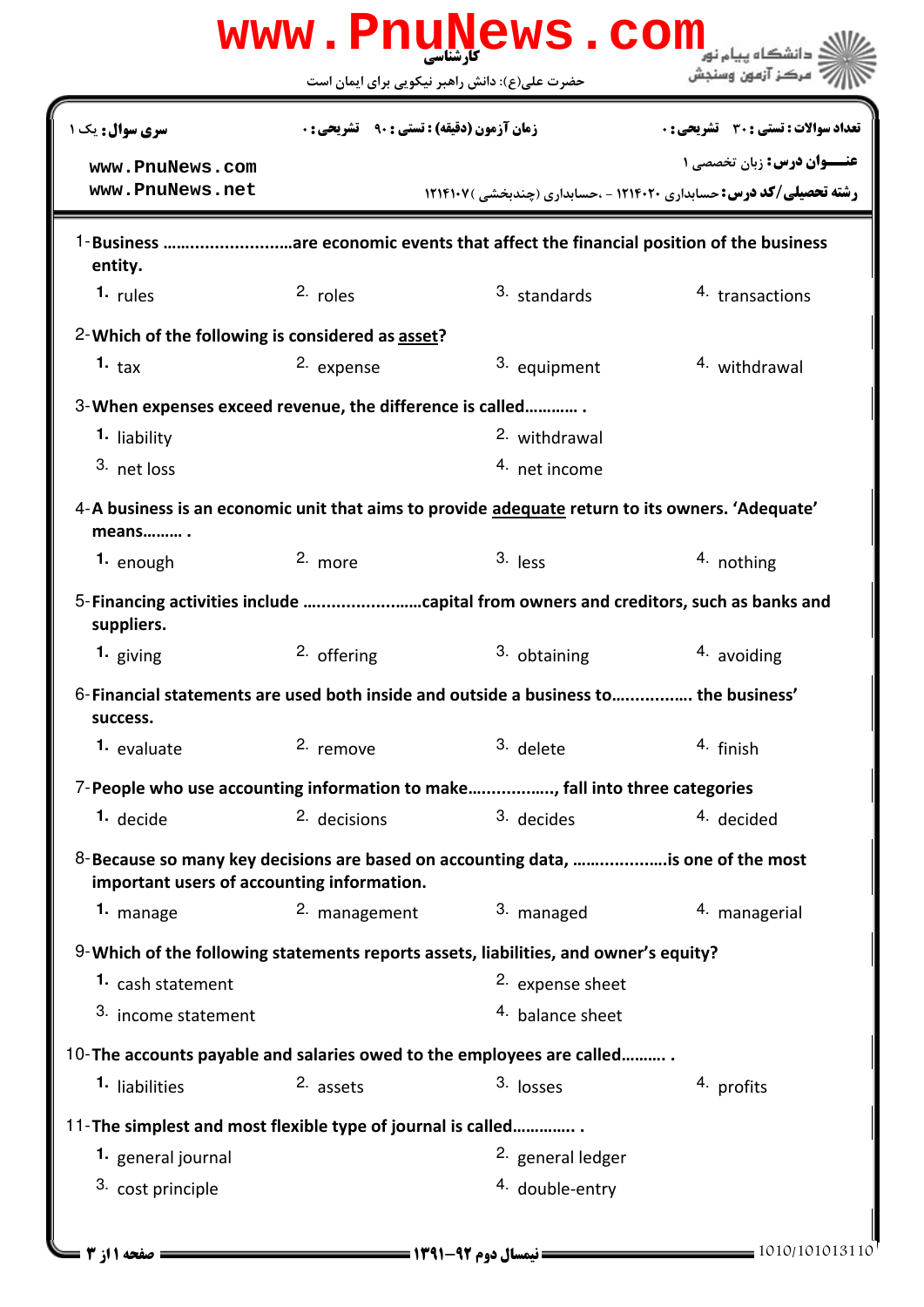|                                                          |              | www.PnuNews.com                                                                                  |                                                                            |  |
|----------------------------------------------------------|--------------|--------------------------------------------------------------------------------------------------|----------------------------------------------------------------------------|--|
|                                                          |              | حضرت علی(ع): دانش راهبر نیکویی برای ایمان است                                                    | مركز آزمون وسنجش                                                           |  |
| <b>سری سوال :</b> یک ۱                                   |              | <b>زمان آزمون (دقیقه) : تستی : ۹۰٪ تشریحی : 0</b>                                                | <b>تعداد سوالات : تستی : 30 ٪ تشریحی : 0</b>                               |  |
| www.PnuNews.com                                          |              |                                                                                                  | <b>عنــوان درس:</b> زبان تخصصی ۱                                           |  |
| www.PnuNews.net                                          |              |                                                                                                  | <b>رشته تحصیلی/کد درس: حسابداری ۱۲۱۴۰۲۰ - ،حسابداری (چندبخشی ) ۱۲۱۴۱۰۷</b> |  |
|                                                          |              | 12-The invoice, check, receipt, or other documents that support a transaction, are called        |                                                                            |  |
| 1. journalizing                                          |              | <sup>2.</sup> general ledger                                                                     |                                                                            |  |
| 3. source document                                       |              | 4. trial balance                                                                                 |                                                                            |  |
| 13-The owner's investment in the company is called       |              |                                                                                                  |                                                                            |  |
| $1.$ loss                                                |              | 2. capital                                                                                       |                                                                            |  |
| 3. wages payable                                         |              |                                                                                                  | 4. accounts receivable                                                     |  |
|                                                          |              | 14-A company's assets are \$1000, and its liabilities are \$200. How much is its owner's equity? |                                                                            |  |
| 1.52200                                                  |              | 2.500                                                                                            |                                                                            |  |
| 3.5800                                                   |              | 4. \$1200                                                                                        |                                                                            |  |
| 15-Which of the following is called permanent account?   |              |                                                                                                  |                                                                            |  |
| $1.$ loss                                                | 2. asset     | 3. expense                                                                                       | 4. withdrawal                                                              |  |
|                                                          |              | 16-The twelve-month accounting period used by a company is called                                |                                                                            |  |
| 1. physical year                                         |              | 2. interim period                                                                                |                                                                            |  |
| 3. slack season                                          |              | <sup>4.</sup> fiscal year                                                                        |                                                                            |  |
| 17-Which of the following is considered ascurrent asset? |              |                                                                                                  |                                                                            |  |
| $1.$ land                                                | 2. building  | 3. expense                                                                                       | 4. cash                                                                    |  |
|                                                          |              | 18-The ability of the business to earn a satisfactory income is called                           |                                                                            |  |
| 1. profitability                                         | 2. liquidity | 3. liability                                                                                     | 4. inability                                                               |  |
|                                                          |              | 19-The expenses paid in advance that have not yet expired are calledexpenses.                    |                                                                            |  |
| <sup>1</sup> payless                                     | 2. payless   | 3. after paid                                                                                    | 4. prepaid                                                                 |  |
|                                                          |              | 20-The financial statements are the output of the accounting system.                             |                                                                            |  |
| 1. least important                                       |              | 2. most important                                                                                |                                                                            |  |
| 3. not important                                         |              | 4. very unimportant                                                                              |                                                                            |  |
|                                                          |              | 21-The term materiality refers to the relative importance of an item or event. 'Term' means      |                                                                            |  |
| $1.$ word                                                | 2. world     | $3.$ verb                                                                                        | 4. course                                                                  |  |
|                                                          |              |                                                                                                  |                                                                            |  |
|                                                          |              |                                                                                                  |                                                                            |  |
|                                                          |              |                                                                                                  |                                                                            |  |